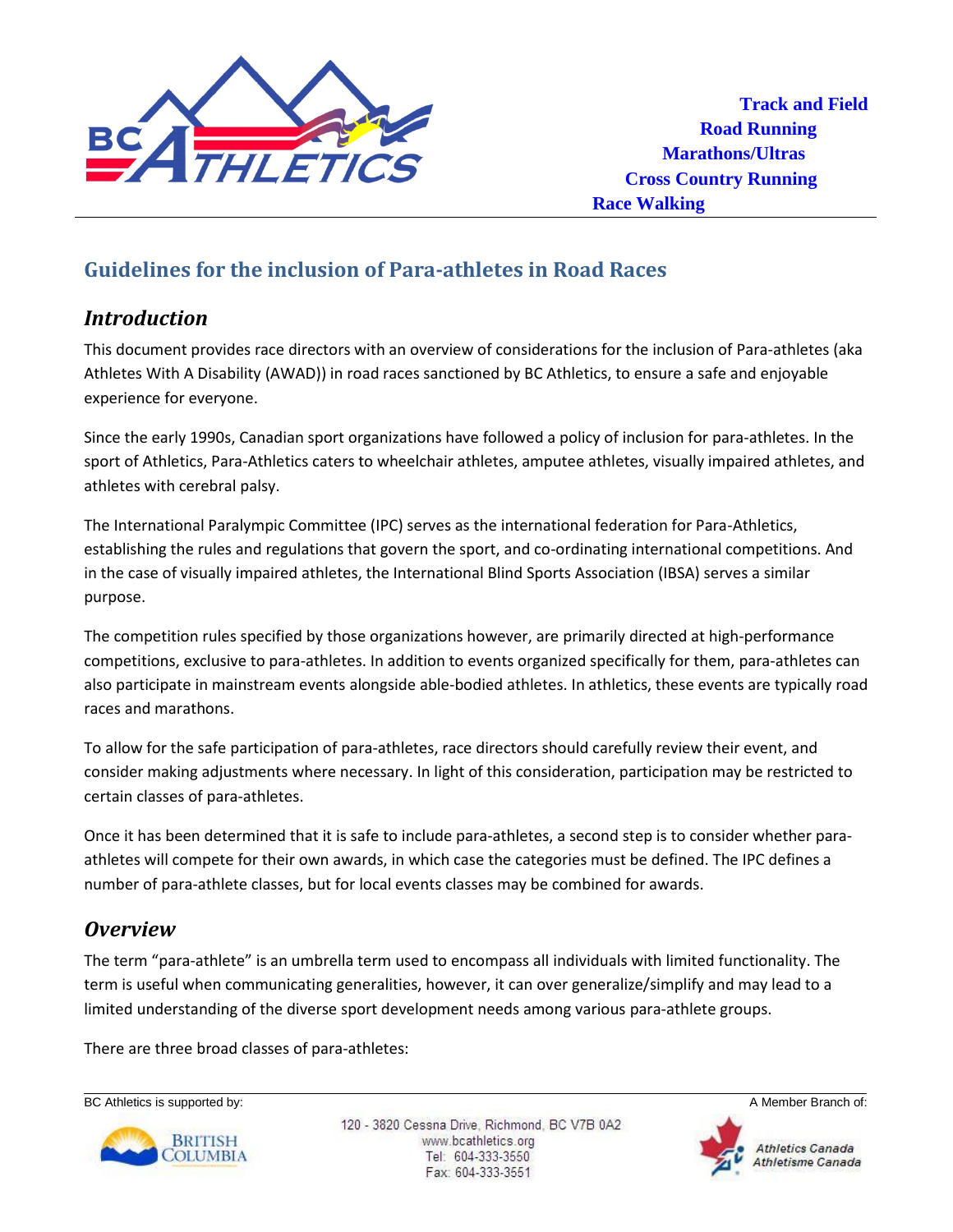- **Wheelchair athletes** This category includes all athletes who compete from a wheelchair, including athletes with spinal cord injuries, amputations, cerebral palsy, or other conditions.
- **Mobility impaired athletes** This includes para-athletes who compete from a standing position, including athletes with cerebral palsy, amputations, achondroplasia (dwarfism), or other conditions.
- **Visually impaired athletes** This includes blind athletes, partially-sighted athletes, and deaf-blind athletes.

As with able-bodied athletes, some para-athletes consider themselves competitive athletes, while others participate for recreational purposes. There is no clear division between competitive and recreational athletes, however, it might be expected that a competitive para-athlete will have been classified for competition purposes, and further, in the case of a wheelchair athlete, that they will use a racing wheelchair as opposed to a daily use wheelchair.

The role of classification in sport for para-athletes is to provide a structure for competition in which athletes are grouped to compete against others with a similar physical capacity. Para-athletes are grouped in classes defined by the degree of functionality present.

Classification exists in able-bodied sports as well, in the provision of separate categories of competition for men and women, for different age groups, or for different weight classes. However, while 'able-bodied' sport classification is typically a simple process based on a single objective criteria, classification of para-athletes is considerably more complex (see Appendix).

## *Special Considerations*

## **General Guidelines**

Many of the following guidelines are common sense, and should be followed regardless of whether paraathletes are participating or not.

### **Provide a welcoming and inclusive environment**

- Include a statement in event publicity or websites etc. such as 'The [name of event or organisers] welcome entries from para-athletes.'
- Encourage para-athletes to contact you in advance to discuss their needs and the requirements to enable them to take part and, if possible, allow athletes/coaches to review the course to assess its suitability.
- Do not tell para-athletes that they are not eligible to participate without consideration of what reasonable adjustments would enable them to participate.
- Ensure any language used to describe para- athletes is sensitive and appropriate. Language is continually evolving but what really matters is that language is acceptable to the individual or group concerned. If unsure, ask the para-athlete how they would prefer to be addressed.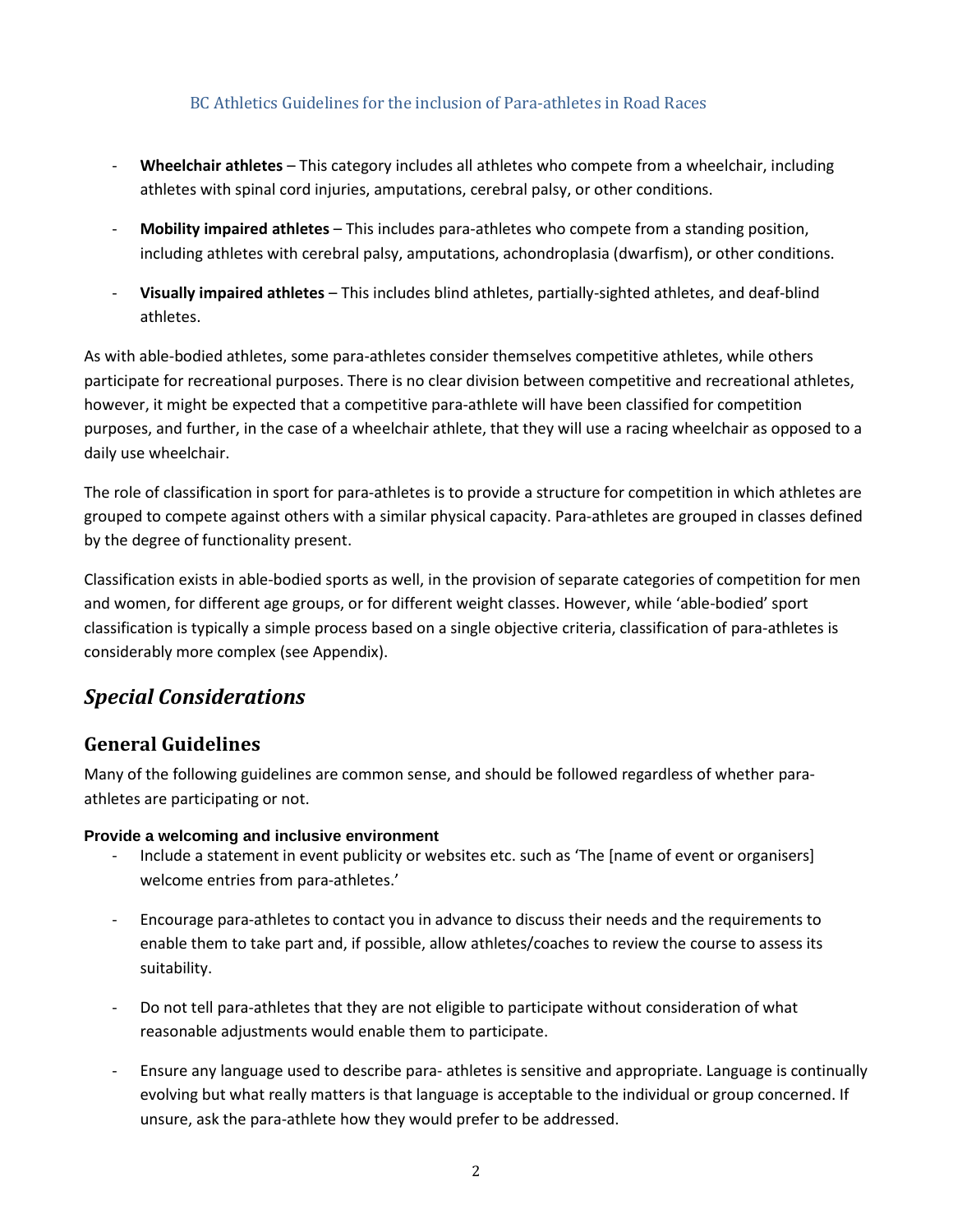Provide diagrams and/or written pre-race information for athletes who are hearing-impaired.

#### **Access to facilities**

- Undertake a review of the accessibility of facilities including car parking, toilets, changing facilities, access to buildings and other facilities for their accessibility for athletes, coaches, officials and spectators.
- Ensure there are wide parking bays available to enable para-athletes to get in/out of their car.
- Ensure registration tents and other facilities are located on an accessible surface as para-athletes may be unable to travel on mud or soft ground.
- Ensure wheelchair accessible toilets are available, open and no key collection is required to access them.
- Ensure the awards stage can be accessed. Provide a ramp if necessary.
- Provide guidance to appropriate start positions for estimated finishing times for all athletes (paraathletes and able-bodied) to ensure slower athletes are not jostled by faster athletes coming from behind. See specific guidance on race start.

#### **Course considerations**

- Ensure the course is wide enough to allow sufficient space for athletes to pass visually impaired athletes who may be attached to a guide runner, or for wheelchairs to pass each other.
- Try to avoid very steep climbs or descents (>20%), as wheelchair athletes may be unable to climb them or they may be dangerous on descent.
- Try to avoid sharp turns at the bottom of descents, as wheelchairs may have difficulty negotiating the turn at speed.
- Try to avoid speed bumps or ensure there are clear warning signs and details in the race packet as they may be difficult or dangerous for a para-athlete to run over.
- Try to avoid crossing roads as they may be difficult or dangerous for hearing-impaired or visuallyimpaired athletes. Ensure there are sufficient and competent marshals positioned appropriately to warn athletes as appropriate and post signs to warn other road users.
- Try to avoid changes in terrain such as crossing grass/mud/sand, the crossing of railroad tracks, or provide an alternative route or surface for para-athletes as they may be unable to travel over this terrain.
- Cut off times for events should be reasonable and not unfairly set to prohibit the participation of paraathletes. The cut off time may be determined by a number of factors such as the need for sufficient time to dismantle the course before dark, the number of course marshals available for the event, the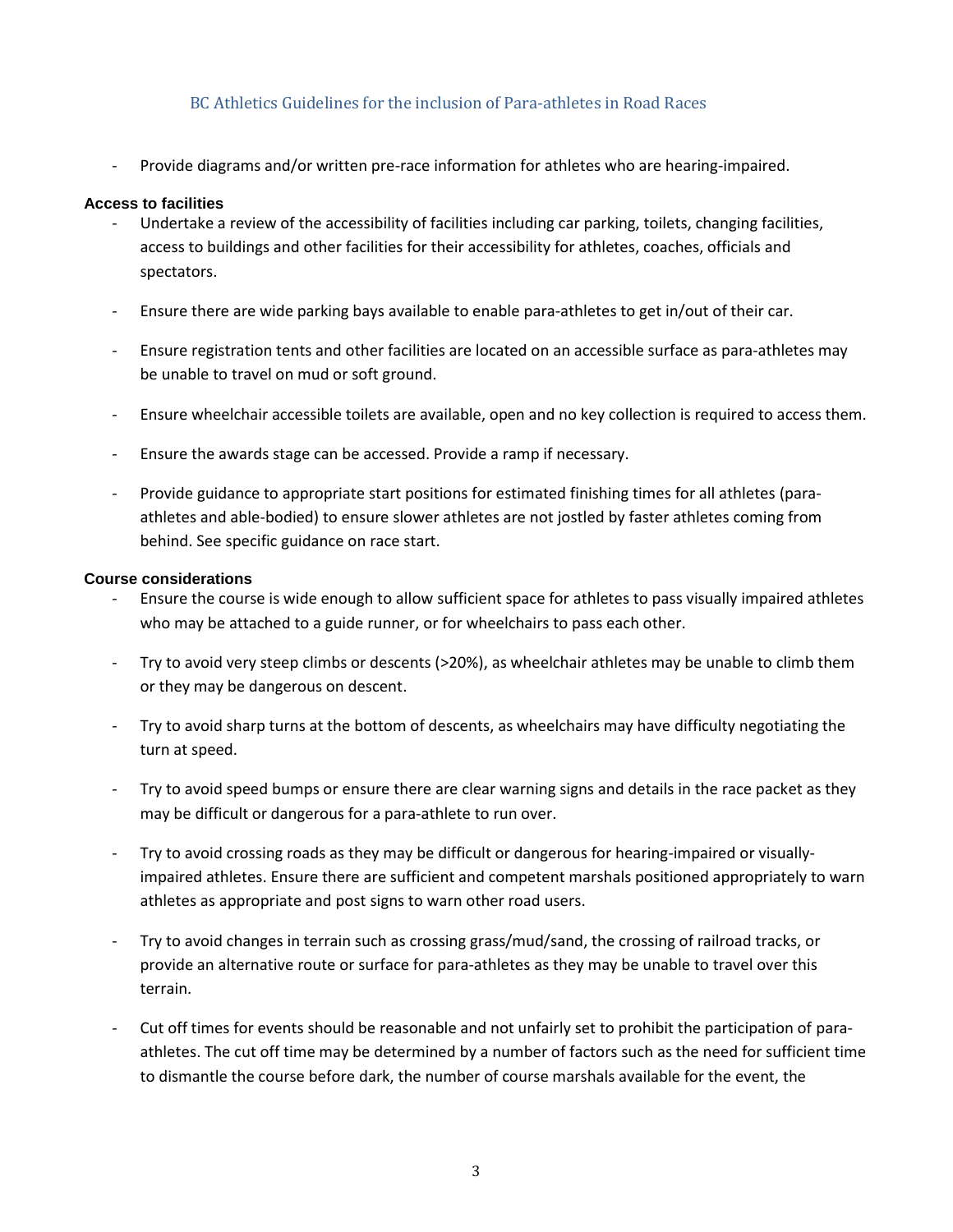reasonableness of the length of time they will be required to marshal the course in cold or bad weather, police/local authority permission for road closures, permission for length of time to use the venue, etc.

#### **Race Start considerations**

- Race starts are particularly challenging for para-athletes. Athletes are often funnelled before crossing a relatively narrow start line, causing congestion and jostling, particularly in large events. And it is more difficult for para-athletes to make the abrupt changes in stride length, direction, or pace that are necessary when surrounded by runners of different abilities early in a race. Competitive wheelchairs may be quicker than runners over most distances, but it takes some distance for them to build momentum, and hence they are slower away from the start.
- As far as possible, it is better to allow competitive para-athletes to have a few minutes start on the runners. This allows them time to spread out and makes it easier for the runners to pass without obstruction.
- How much advance start to give competitive para-athletes must take into consideration the experience of all participants (both para-athletes and able bodied), the number of participants, race distance, and course constraints (choke points, turns, hills, etc.). It may be necessary to impose a minimum performance requirement for inclusion in a competitive para-athlete start.
- Because of varying course gradients, wheelchairs do not progress as evenly paced as runners. It is worth considering this in deciding when the wheelchairs will start.
- Wheelchairs and runners do not see the same ideal racing lines (e.g. when turning corners) and it is important that both remain aware of this at all times. Additionally, unlike most runners, wheelchairs cannot come to an immediate stop.
- Remember, if para-athletes are starting in advance of the main field, everyone needs to be aware of this – police and course marshals; the start coordinator, starter and assistants; other race participants; timers; etc. para-athletes should be given a lead escort in the same manner as the main field.
- Para-athletes who do not start in advance of the main field should be directed to position themselves at the start where they are least likely to experience the difficulties of moving in a large, closely packed crowd. The rear of the start often minimizes such challenges.

### **Ambulatory athletes**

In general the only acceptable footwear should be running shoes. However, those athletes with leg amputations should be permitted to use a flex foot or similar prosthetic.

Mobility impaired athletes should be permitted to use prosthesis, canes or crutches to ambulate the course.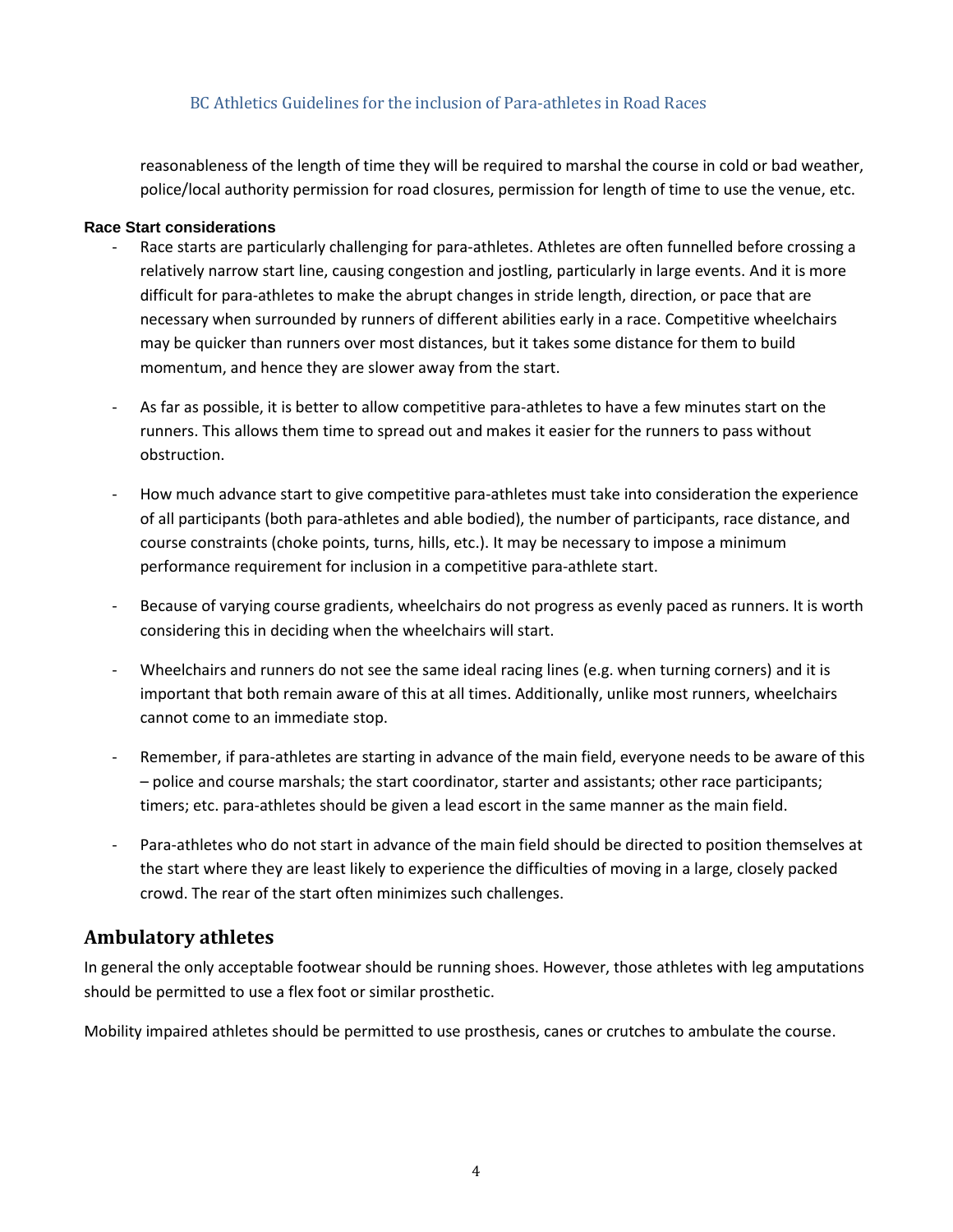### **Visually impaired athletes**

Athletes with a visual impairment may need to be assisted by a guide. Guides should be provided by the visually impaired athlete and ideally should not have to pay a race entry fee and will not be considered to be participating in the race in their own right. Guides may be of either gender regardless of the restrictions of the race or the gender of the athlete. Guides should be identified in advance to you and should wear some visible or warning clothing to identify them to other runners. Often this clothing is a vest or a sign pinned to the back of their shirt, alerting other participants who are about to pass them from behind.

Guide runners may use a number of methods to help assist the visually impaired athlete. They may use an elbow lead, or a tether. And they may give verbal instruction. But the guide is not allowed to use a bicycle or any other means of motion other than running/walking.

### **Wheelchair athletes**

Wheelchair racing falls under the governance of Para-Athletics. A wheelchair has no mechanical gears or levers. Hand-cycle racing falls under the governance of Para-Cycling. BC Athletics is able to sanction events that include wheelchair participation, but cannot sanction or provide insurance to events that include hand-cycles or motorized wheelchairs. Cycling BC is responsible for sanctioning hand-cycle events.

Wheelchair racers sometimes cause anxiety for organisers, but once you understand more about them, there is little to fear. Many of the wheelchairs tend to be very lightweight, with pneumatic tires and with the dimensions and features on the wheelchairs specified in the IPC Athletics rules. The maintenance of the chair is left to the individual and, the wearing of a helmet is compulsory in any sanctioned event. Because of the way in which a competitor sits in a chair, if a crash occurs it is the shoulder and then the head which hits the ground. Quite often the arm cannot be brought round to break the fall in time.

At the speeds attained by modern wheelchair athletes, racers do not grab the wheel pushrim. This would slow the chair. The most efficient technique is to wear highly padded gloves to protect the hands and stroke the rim. Contact is made at about the twelve o'clock position of the wheel, punching the rim between the thumb and first two fingers. The follow-through means that the arms will naturally fly out to the back of the rim ready to punch the rim again. Rain causes problems, due to reduced friction, and dry conditions are preferred by wheelchair racers.

Drinks stations can cause problems and because of this, wheelchair competitors are advised to carry their own refreshments. Convenient bottle designs enable pushing and drinking to be combined. The design of the gloves generally precludes grabbing cups and wetting the wheel pushrims slows the chairs, so thrown sponges are not welcome.

At the finish, ensure that the finish chute is wide enough to accommodate wheelchairs, and that there is adequate run out for wheelchairs to come to a stop. A relatively flat finish is recommended.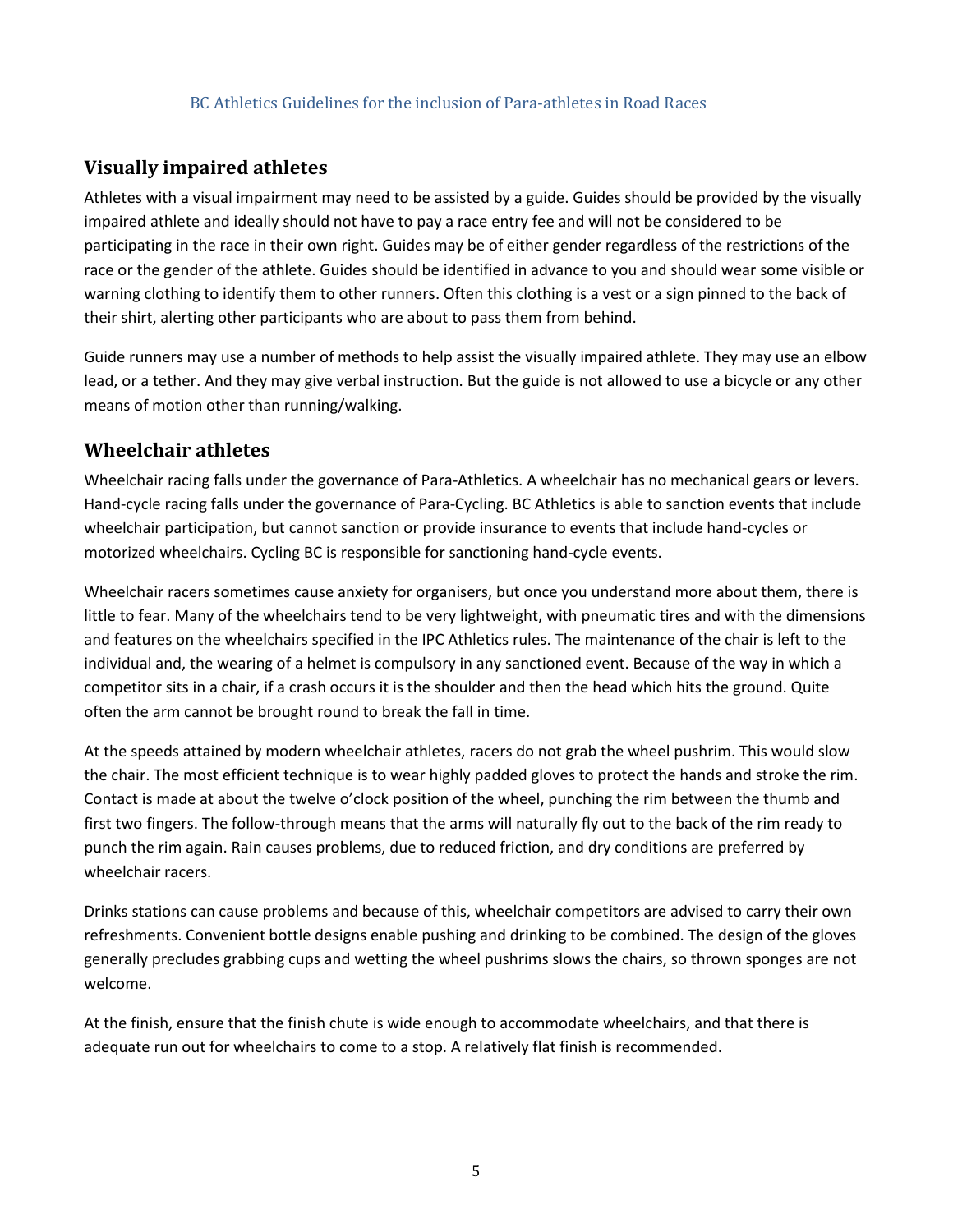In wheelchair races, the official finish time is the time at which the centre of the axle of the leading wheel crosses the finish line. If transponder (chip) timing is being used, the transponder should be attached to the wheelchair frame as close to the axle of the front wheel as possible.



Athletes who use a wheelchair should take responsibility for ensuring that the wheelchair is fit for its' purpose to participate in the event and for any maintenance required during the event. In general, race organisers should not be responsible for inspecting the condition of wheelchairs. Athletes who are racing have to carry their own spare tyres etc. Although they can have assistance from others for repairs, many do not bother with repairs in important races because the time lost means that effectively they are out of the race.

Athletes using a wheelchair who need to be pushed by another person should provide their own assistant. Ideally the assistant should not have to pay a race entry fee and will not be considered to be participating in the race in their own right. Assistants may be of either gender regardless of the restrictions of the race or the gender of the athlete. Assistants should be identified in advance to you and should wear some visible or warning clothing to identify them to other runners. It is recommended that pushed wheelchairs start behind the main field of runners, and would not be considered eligible for any prizing designated specifically for wheelchair racers.

As a guide you may expect the following times from top wheelchair athletes:

**5 km:** Men 12 min, Women 14 min **10 km**: Men 24 min, Women 26 min **Half Marathon**: Men 49 min, Women 55 min **Marathon**: Men 1h.40 min, Women 2.00 hrs

However, many wheelchair competitors may take considerably longer.

## *Awards*

Often the opportunity for para-athletes to participation alongside able-bodied runners, and receive the same finisher medal or other reward, is sufficient recognition in itself. However, events may choose to go the further step to create competitive categories and prizing specific to para-athletes.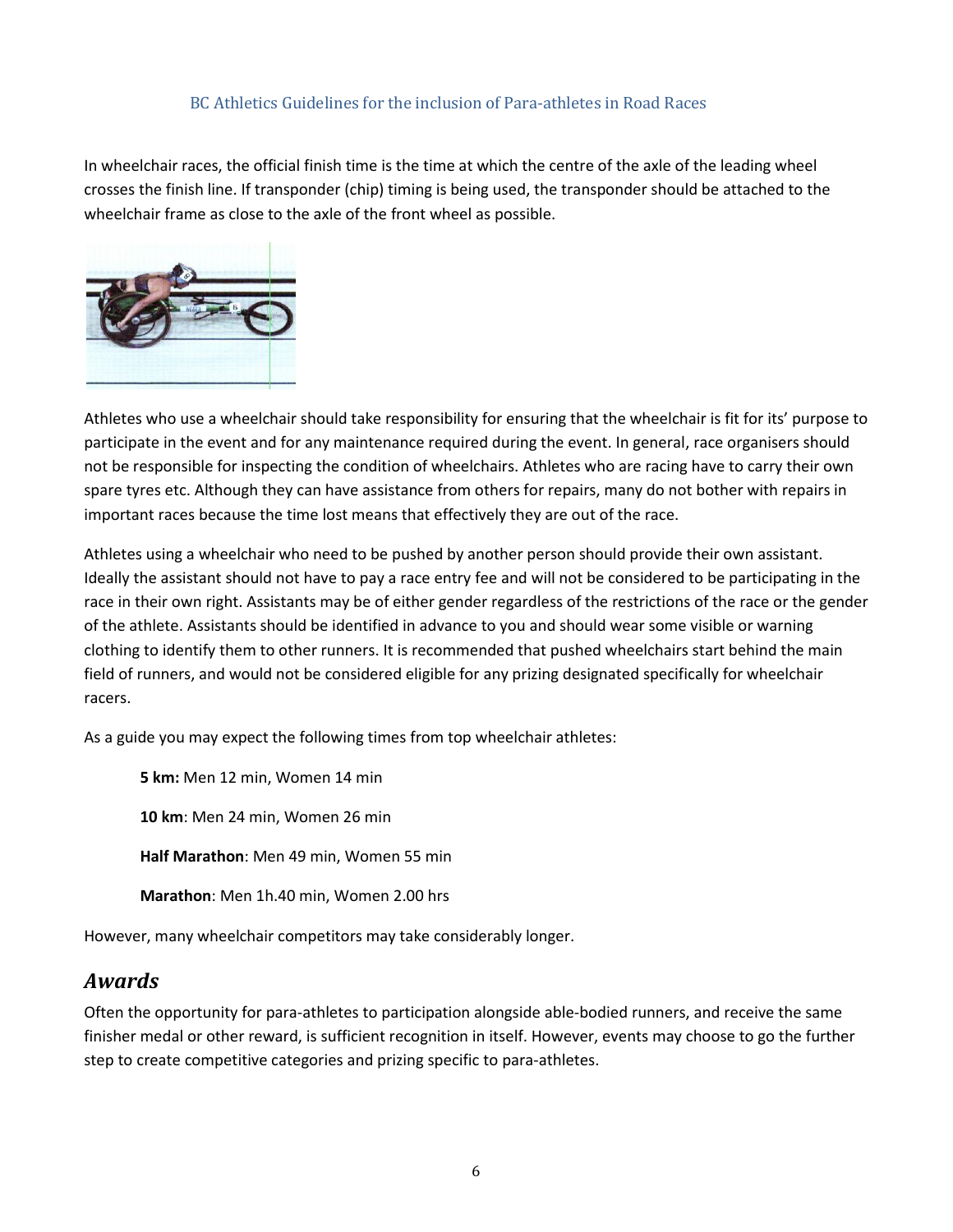It is not necessary for events to create categories for every IPC class. Indeed, many local participants may not have been assessed for classification. Therefore, races often only define the three broad classifications: wheelchair, visually impaired, and ambulatory, with wheelchair athletes sometimes sub-divided between Open and Quad (restricted upper limb movement) classes. The depth of prizing may be conditional on the numbers participating.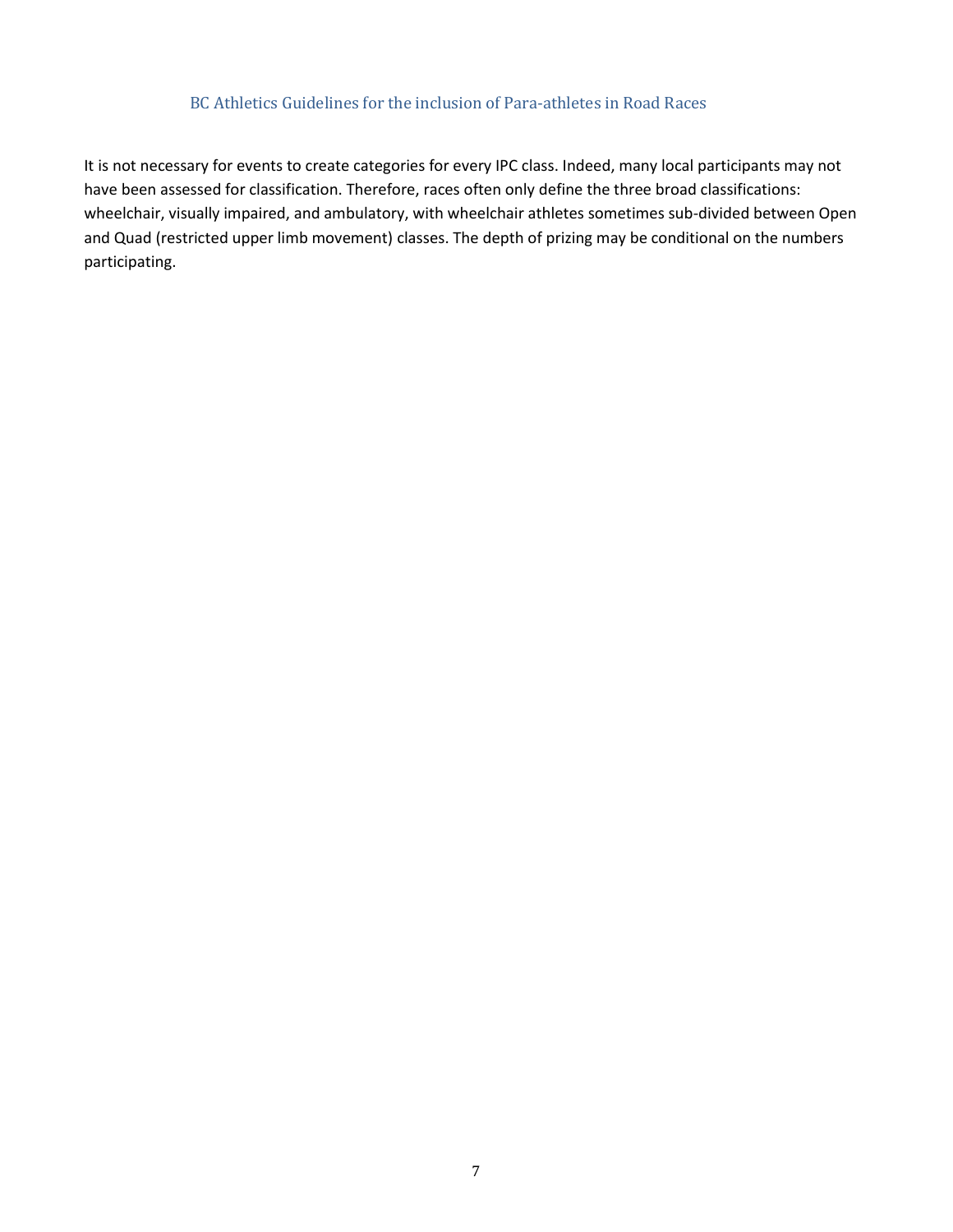# **Further Information**



**BC Wheelchair Sports**[, http://www.bcwheelchairsports.com/](http://www.bcwheelchairsports.com/) #210 - 3820 Cessna Drive Richmond, BC V7B 0A2 Phone: 604-333-3520 Fax: 604-333-3450 Toll Free: 1-877-737-3090 Email: [info@bcwheelchairsports.com](mailto:info@bcwheelchairsports.com)



**BC Blind Sports**[, http://www.bcblindsports.bc.ca/](http://www.bcblindsports.bc.ca/) #330 - 5055 Joyce Street Vancouver , B.C. V5R 6B2 Phone: 604 325-8638 Fax: 604-325-1638 Toll Free: 1-877-604-8638 Email: [info@bcblindsports.bc.ca](mailto:info@bcblindsports.bc.ca?subject=Web%20enquiry)



**Cerebral Palsy Sports of BC**,<http://www.sportabilitybc.ca/> 6235C 136 Street Surrey, BC V3X 1H3 Phone: 604 599-5240 Fax: 604 599-5241 Email: [sportinfo@sportabilitybc.ca](mailto:sportinfo@sportabilitybc.ca)

**BC Deaf Sports Federation**,<http://bcdeafsports.bc.ca/>

#225 - 3820 Cessna Drive Richmond, BC V7B 0A2 Video Phone: 207.102.172.112 604-333-3606 (TTY) \*Hearing people can call Telus Relay Service at 1-800-855-0511 and give the operator BCDSF's TTY # Fax: 604-333-3450 Email: [bcdeafsports@telus.net](mailto:bcdeafsports@telus.net)

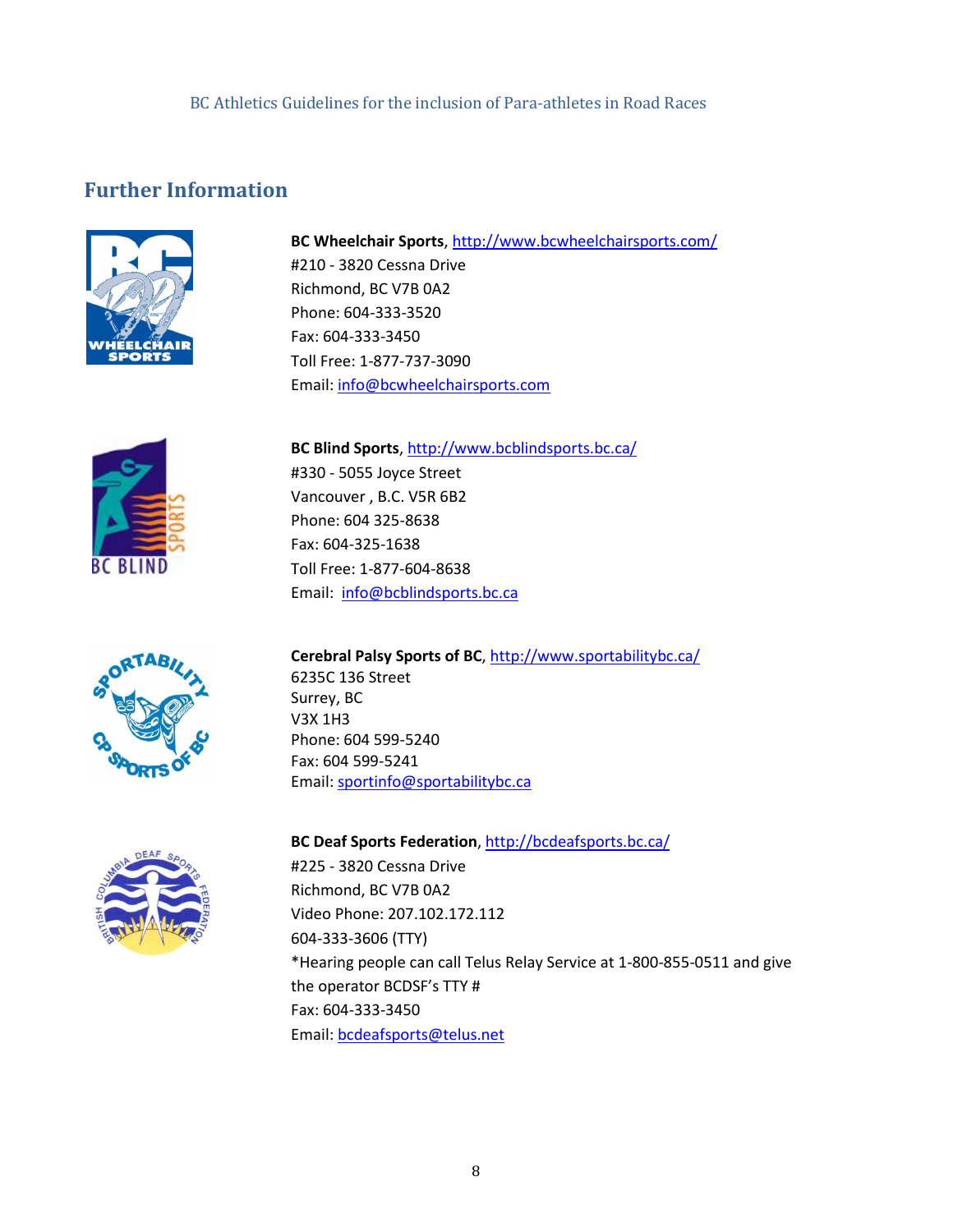

**Special Olympics BC,** <http://www.specialolympics.bc.ca/> #210 - 3701 East Hastings Street Burnaby, BC V5C 2H6 Phone: 604-737-3078 Fax: 604-737-3080 Toll Free: 1-888-854-2276 Email: [info@specialolympics.bc.ca](mailto:info@specialolympics.bc.ca)



**IPC Athletics,** <http://ipc-athletics.paralympic.org/>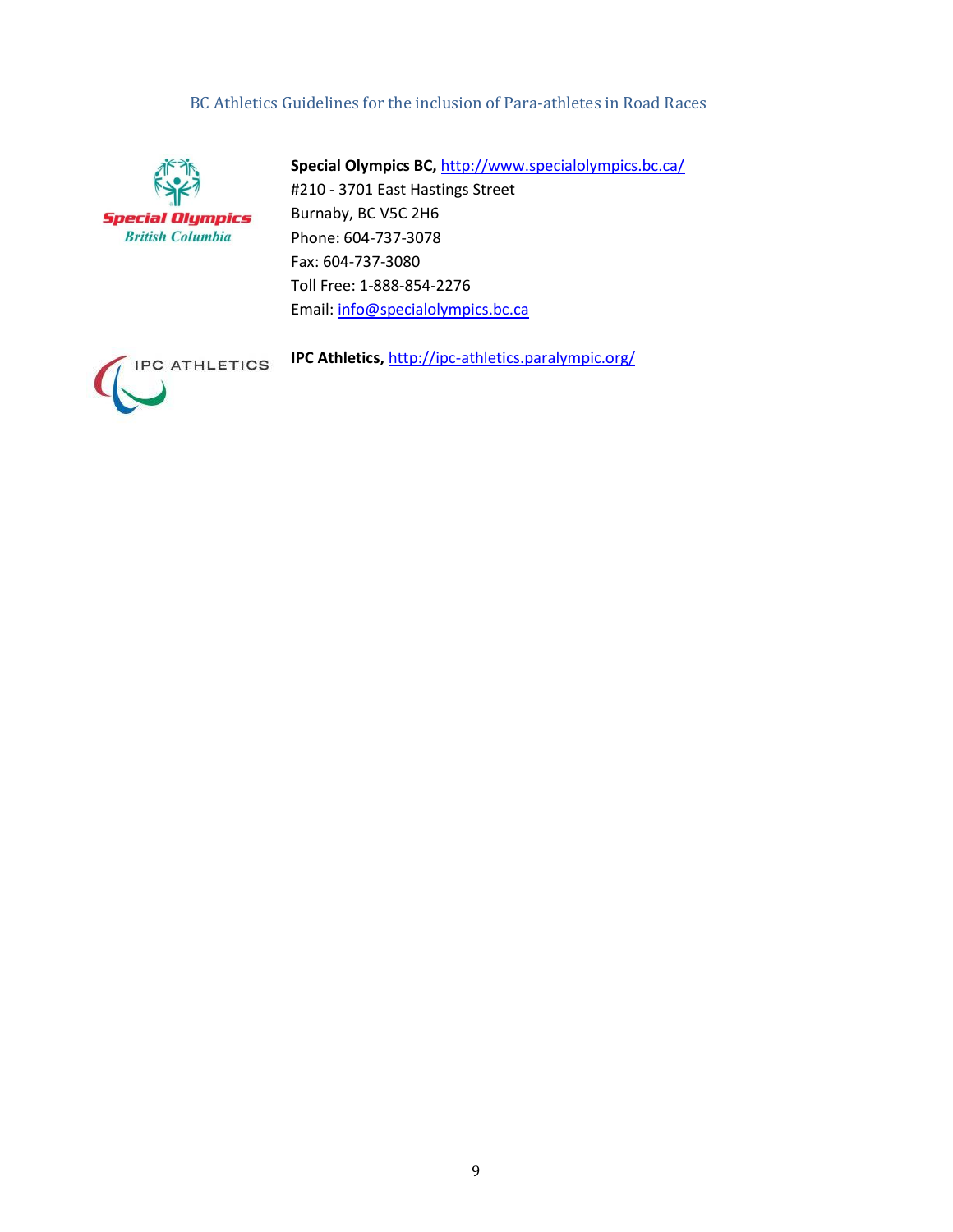# **Appendix – IPC Rules, Regulations, and Classification**

# *Rules and Regulations*

The official IPC Athletics Rules and Regulations can be found here: [http://ipc-athletics.paralympic.org/export/sites/ipc\\_sports\\_athletics/Rules/2011\\_2012\\_Final\\_IPC\\_Athletics\\_Rules\\_Regulations.pdf](http://ipc-athletics.paralympic.org/export/sites/ipc_sports_athletics/Rules/2011_2012_Final_IPC_Athletics_Rules_Regulations.pdf)

Unless your event is an IPC international competition, most of the rules contained in the above document need not be strictly enforced. Officiating appropriate to the level of competition is recommended.

## *Types of classification*

Two broad categories of classification exist:

**Medical classification** – Athletes are classified based on a medical assessment of their type and level of limitation. Athletes are grouped with and compete against others with the same or similar limitations.

**Functional classification** – Athletes are classified based on an assessment of their physical function, including muscle strength, range of motion, co-ordination, and balance. Athletes can be grouped with and compete against others with different limitations but similar physical function. In practice, many athletes are classified using a combination of these methods.

Typically an athlete is first assigned to a category of athletes, such as visually-impaired or wheelchair, based on a medical evaluation. Functional aspects are then considered in assigning a final sport class within that category.

# *IPC Classification Process*

Details of the IPC classification process can be found here:<http://ipc-athletics.paralympic.org/Classification/>

Classification is conducted by personnel trained in the specific sport classification system. Many classifiers have expertise in medicine, physiotherapy, occupational therapy, or similar fields. Classifiers who conduct classification for sanctioned national and international competitions are trained and certified by the appropriate sport governing bodies.

The classification process includes several steps, including an initial physical and medical examination and observation in and out of competition. An athlete's classification can be reviewed throughout his or her career. As there is always a level of subjectivity in the classification process, procedures exist to allow athletes who feel they have been inappropriately classified to protest these decisions.

After being classified, each athlete is assigned to a sport class. In athletics, sport classes consist of a letter and number combination. The letter, either 'T' or 'F', describes the class as for either track or field events. The first number, from 1 to 5, specifies the classification group. The second number, from 1 to 8 depending on the classification group, describes the specific level within that group.

For road running purposes, the following classes are defined.